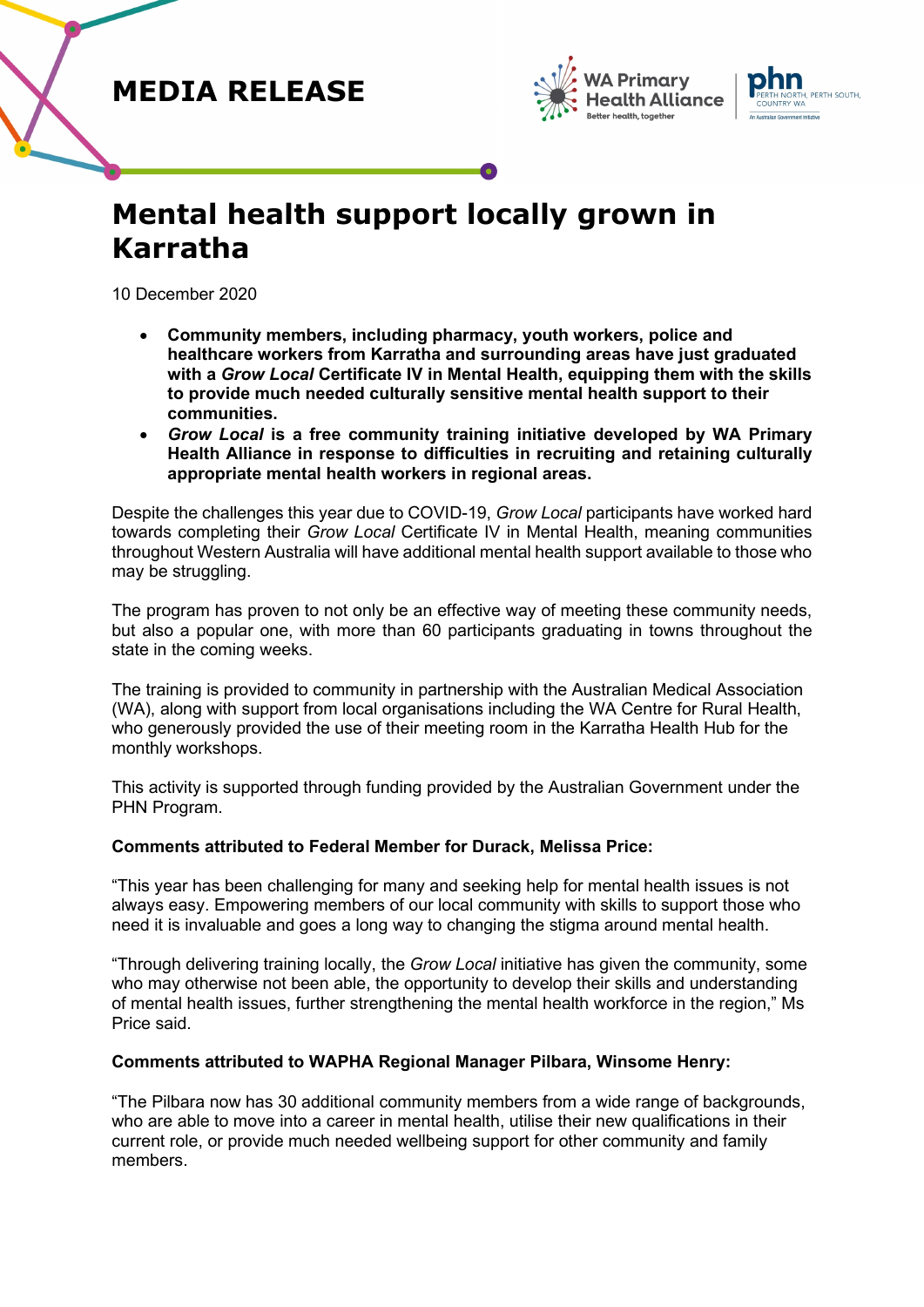## **MEDIA RELEASE**





"The passion of AMA (WA) Trainer Tracie Booth has driven the students to achieve this amazing result. We look forward to seeing the journeys of the graduates unfold and we are certain they will have an extremely positive impact on their respective communities.

"It has been a pleasure for WA Primary Health Alliance to partner with AMA (WA) in the *Grow Local* Certificate IV Mental Health program," said Winsome.

### **Comments attributed to Grow Local Karratha course participants:**

"I did not realise until I started the *Grow Local* Certificate IV in Mental Health how invaluable it would be in my own life and workplace. The course has changed my whole perception of mental health and I have a healthier understanding and ability to address my own emotional issues, as well as support my family and others in need. I feel I can contribute more to the community in a healthier way with what I have learnt," said Marie.

"Completing the *Grow Local* Certificate IV in Mental Health is a huge accomplishment for me. My new skills will help me in my role supporting community members and their mental wellbeing, if they ever need to talk or yarn. Thank you all who made it possible, I really did appreciate this course and found value in each module. What a positive way to finish off 2020 for myself and 30 other graduates," said Davina.

"Having just completed the *Grow Local* Certificate IV in Mental Health I want to thank WA Primary Health Alliance and AMA (WA) for providing me with this learning opportunity here in Karratha. As a CEO, it provided me with a better understanding of the importance of mental health in our communities and the knowledge to support my staff through changes in the work environment. The course also gave me an insight into the importance of involving our clients in service delivery changes and the impact these changes may have on their lives," said Vicki.

### **Comments attributed to Australian Medical Association (WA) General Manager AMA Training & Recruitment, Jan Norberger:**

"AMA Training is very proud to be involved with the WA Primary Health Alliance *Grow Local*  program and delighted to see so many people increase their knowledge, capacity and their ability to better support those most in need in regional Western Australian communities.

"Whilst it has been a difficult year for many, it is also encouraging to know that those supporting people experiencing mental health issues are more equipped and ready to help," Mr Norberger said.

### **Comments attributed to Australian Medical Association (WA) Mental Health Trainer and Assessor, Tracie Booth:**

"I am so incredibly proud of the *Grow Local* participants and all that they have achieved, especially given the challenging year that has just been.

"Their determination to complete their Certificate IV in Mental Health is remarkable and has developed in them a resilience and strength which will serve them very well in helping those most vulnerable in the local community," Ms Booth said.